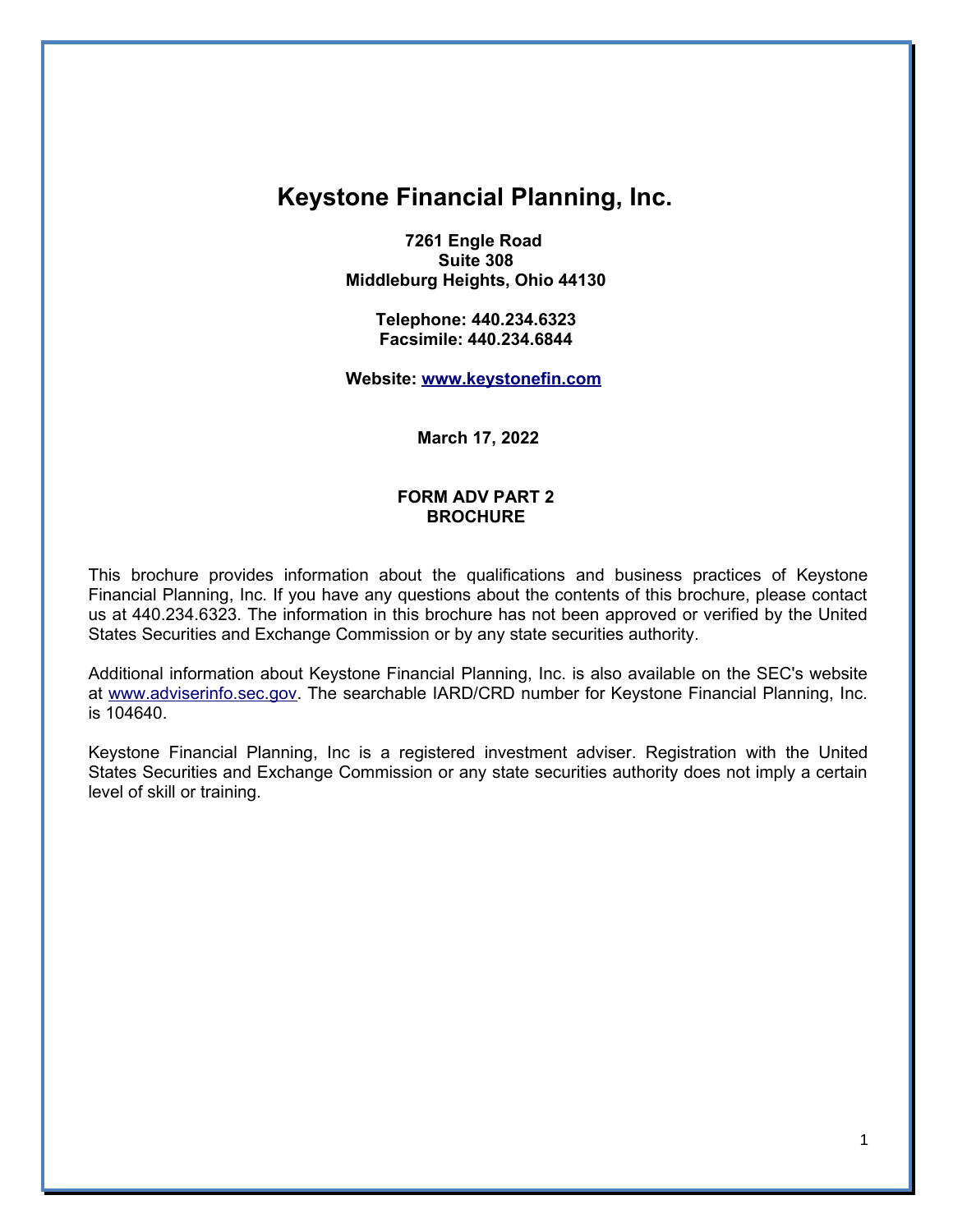## **Item 2 Summary of Material Changes**

Form ADV Part 2 requires registered investment advisers to amend their brochure when information becomes materially inaccurate. If there are any material changes to an adviser's disclosure brochure, the adviser is required to notify you and provide you with a description of the material changes.

Since our last annual updating amendment dated, March 19, 2021, we have the following material changes to report:

• Under the *Advisory Business* section, we have added the following disclosure to address the DOL's new fiduciary rule PTE 2020-02:

#### **Rollover Recommendations**

Effective December 20, 2021 (or such later date as the US Department of Labor ("DOL") Field Assistance Bulletin 2018-02 ceases to be in effect), for purposes of complying with the DOL's Prohibited Transaction Exemption 2020-02 ("PTE 2020-02") where applicable, we are providing the following acknowledgment to you. When we provide investment advice to you regarding your retirement plan account or individual retirement account, we are fiduciaries within the meaning of Title I of the Employee Retirement Income Security Act and/or the Internal Revenue Code, as applicable, which are laws governing retirement accounts. The way we make money creates some conflicts with your interests, so we operate under a special rule that requires us to act in your best interest and not put our interest ahead of yours. Under this special rule's provisions, we must:

- Meet a professional standard of care when making investment recommendations (give prudent advice);
- Never put our financial interests ahead of yours when making recommendations (give loyal advice);
- Avoid misleading statements about conflicts of interest, fees, and investments;
- Follow policies and procedures designed to ensure that we give advice that is in your best interest;
- Charge no more than is reasonable for our services; and
- Give you basic information about conflicts of interest.

We benefit financially from the rollover of your assets from an ERISA account to an account that we manage or provide investment advice, because the assets increase our assets under management and our advisory fees. As a fiduciary, we only recommend a rollover when we believe it is in your best interest.

- We enhanced disclosures under the *Brokerage Practices* section to better reflect our relationship with our recommended account custodian. Please see Item 12 for additional information.
- We revised the disclosure under the *Review of Accounts* section to better reflect the frequency of our account reviews. Although, account holdings and portfolios are reviewed on a daily basis, we conduct formal account reviews at least annually.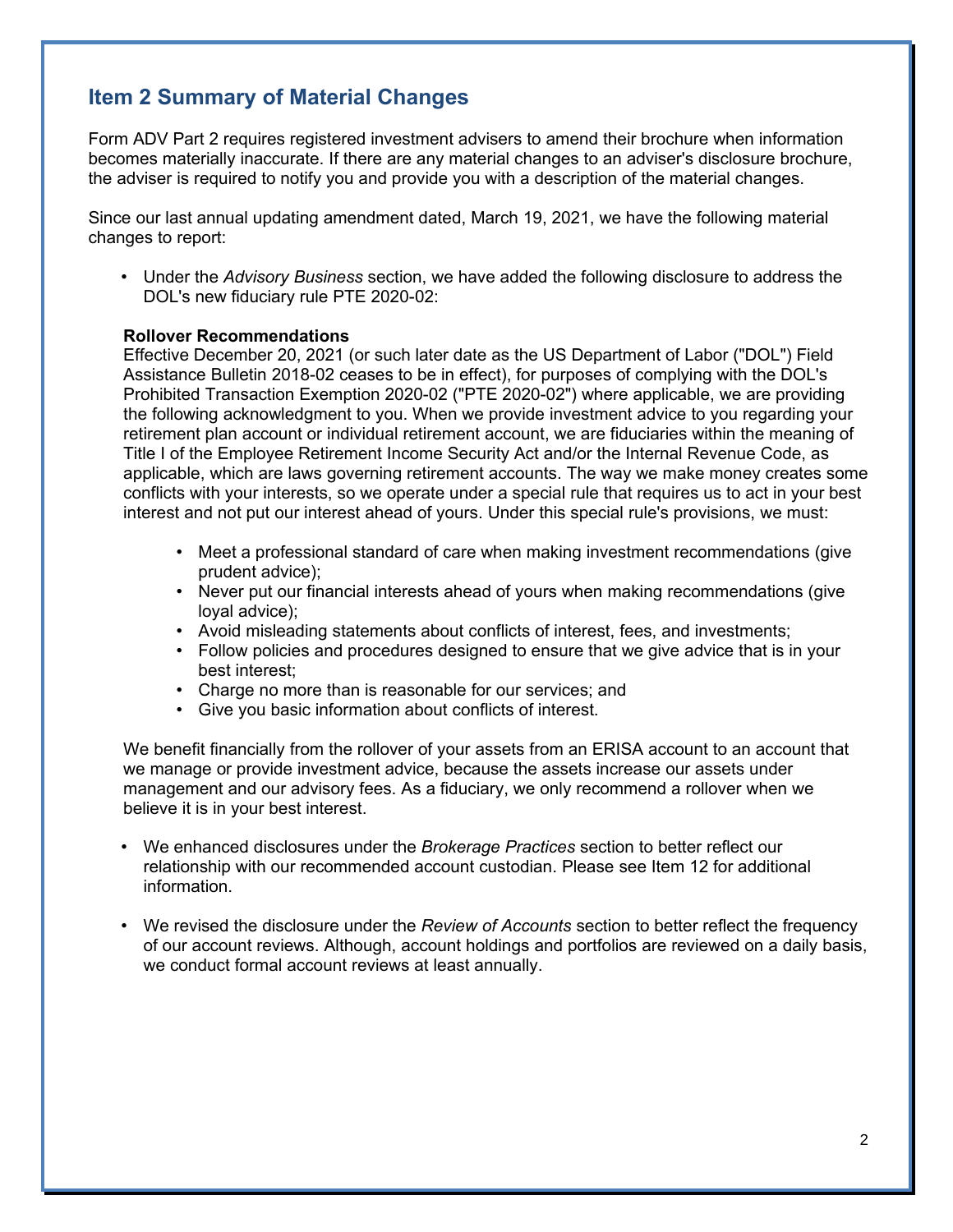# **Item 3 Table Of Contents**

| Item 1 Cover Page                                                                             | Page 1  |
|-----------------------------------------------------------------------------------------------|---------|
| Item 2 Summary of Material Changes                                                            | Page 2  |
| Item 3 Table Of Contents                                                                      | Page 3  |
| Item 4 Advisory Business                                                                      | Page 4  |
| Item 5 Fees and Compensation                                                                  | Page 7  |
| Item 6 Performance-Based Fees and Side-By-Side Management                                     | Page 7  |
| Item 7 Types of Clients                                                                       | Page 7  |
| Item 8 Methods of Analysis, Investment Strategies and Risk of Loss                            | Page 8  |
| Item 9 Disciplinary Information                                                               | Page 10 |
| Item 10 Other Financial Industry Activities and Affiliations                                  | Page 10 |
| Item 11 Code of Ethics, Participation or Interest in Client Transactions and Personal Trading | Page 10 |
| Item 12 Brokerage Practices                                                                   | Page 11 |
| Item 13 Review of Accounts                                                                    | Page 12 |
| Item 14 Client Referrals and Other Compensation                                               | Page 13 |
| Item 15 Custody                                                                               | Page 13 |
| Item 16 Investment Discretion                                                                 | Page 13 |
| Item 17 Voting Client Securities                                                              | Page 14 |
| Item 18 Financial Information                                                                 | Page 14 |
| Item 19 Requirements for State Registered Investment Advisers                                 | Page 14 |
| Item 20 Additional Information                                                                | Page 14 |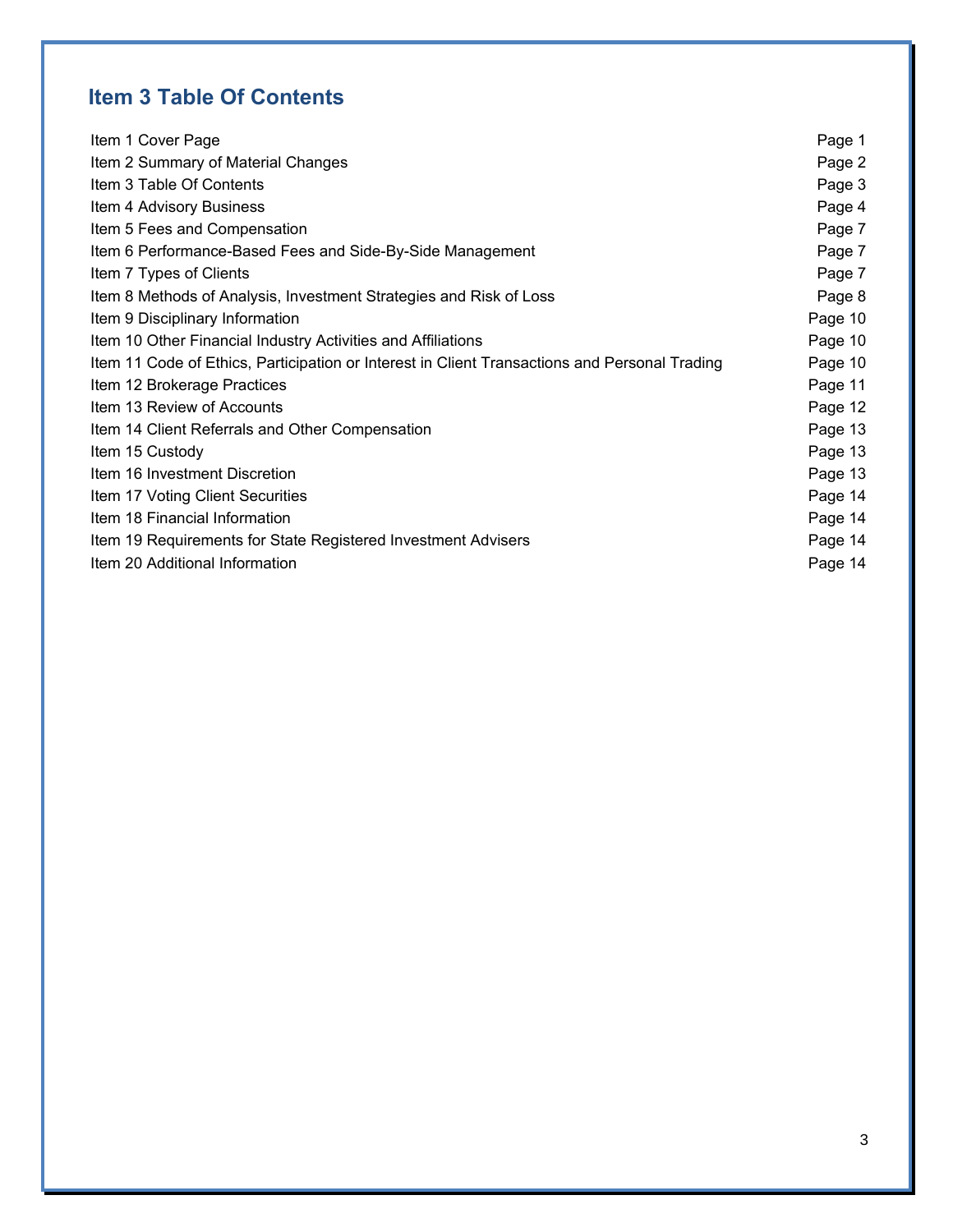## **Item 4 Advisory Business**

#### **Description of Services and Fees**

Keystone Financial Planning, Inc is a registered investment adviser based in Middleburg Heights, Ohio. We are organized as a corporation under the laws of the State of Ohio. We have been providing investment advisory services since 1986. Mr. Keith Sechler, President, and Linda Borowiak, Shareholder, are our principal owners. Currently, we offer the following investment advisory services, which are personalized to each individual client:

- Portfolio Management Services
- Financial Planning and Consulting Services

The following paragraphs describe our services and fees. Please refer to the description of each investment advisory service listed below for information on how we tailor our advisory services to your individual needs. As used in this brochure, the words "we", "our" and "us" refer to Keystone Financial Planning, Inc and the words "you", "your" and "client" refer to you as either a client or prospective client of our firm. Also, you may see the term Associated Person throughout this Brochure. As used in this Brochure, our Associated Persons are our firm's officers, employees, and all individuals providing investment advice on behalf of our firm. The use of these terms is not intended to imply that there is more than one individual associated with this firm.

#### **Portfolio Management**

We provide discretionary portfolio management/timing services on a continuous basis. The investment advice provided is custom tailored to meet your investment needs and objectives. Subject to any written guidelines, which you may provide, our firm normally has complete discretion and authority to manage your account. Accordingly, we are authorized to perform various investment functions, at your expense, without further approval from you. Such functions include our ability to make all investment decisions on the (a) securities purchased or sold; (b) the amount of securities to be purchased or sold; and (c) the commission rates to be paid.

As part of our portfolio management services, we also provide financial planning to assist you in several areas, including but not limited to: determining short and long term investment goals, ascertaining your risk tolerance and analyzing your financial situation regarding taxation, insurance and investment allocations, as requested. An Associated Person of our firm will work with you to develop an individualized financial plan. We will review your financial plan with you upon delivery of the plan and thereafter upon your request. The initial and subsequent reviews are included as part of your annual advisory fee.

We charge an annual asset based fee for our advisory services. On an annualized basis, our fee for portfolio management/timing and services is based on the following fee schedule:

| <b>Annual Fee Schedule</b> |                            |  |
|----------------------------|----------------------------|--|
| Assets Under Management    | <b>Annualized Fee</b>      |  |
| First \$1 million          | $1.00\%$                   |  |
| Next \$4 million           | $0.50\%$                   |  |
| \$5 million and above      | 0.50% Fixed Entire Account |  |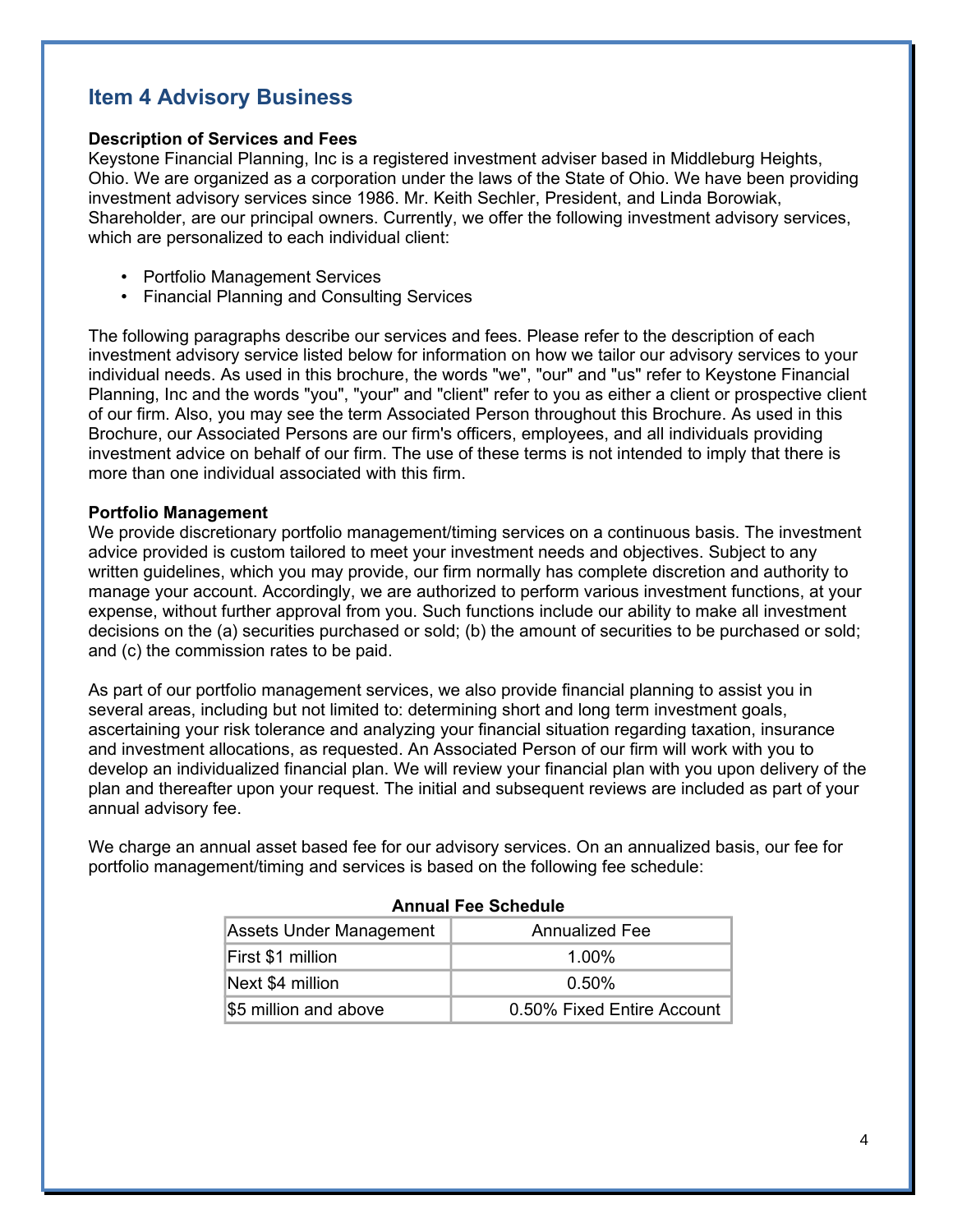In limited situations, subject to our discretion, we may charge clients with less than \$1,000,000 in assets under management a fixed fee ranging from \$2,000 to \$10,000 which is paid quarterly in arrears. Once your assets grow above \$1,000,000, the fixed fee will no longer apply. Your assets will then be charged as an asset based fee as described below. Additionally, legacy relationships may pay a different fee schedule than what is published above.

Our annual portfolio management fee is a combination of a blended and linear fee schedule. The annual fee is assessed on a blended basis on the first \$5,000,000. Once you cross the \$5,000,000 threshold, our fee is no longer assessed on a blended basis, but is instead assessed a linear or fixed fee basis of 0.50%. For example, if your account has a balance of \$1,500,000, the first \$1,000,000 will be assessed at 1.00% and the next \$500,000 will be assessed at 0.50%. Once you cross the threshold of \$5,000,000, the blended fee schedule no longer applies and your account will be assessed 0.50% on the total balance.

Our annual fee for portfolio management services are billed quarterly in arrears based on the average market value of the assets on the first day of the three months of the quarter. We will include fee based annuity accounts in the total value used for our advisory billing/fee computation. The value of the annuity sub accounts will be added to the value of your total assets for billing purposes.

Our advisory fees are negotiable, in our sole discretion, and arrangements with any client may differ from those described above. Our fees will be assessed pro rata in the event our management agreement is executed at any time other than the first day of a calendar quarter.

At our discretion, we may combine the account values of family members to determine the applicable advisory fee. For example, we may combine account values for you and your, joint accounts with your spouse, and other types of related accounts. Combining account values may increase the asset total, which may result in your paying a reduced advisory fee based on the available breakpoints in our fee schedule stated above. For certain accounts, i.e., family, friends and employees we may waive our fee in our sole discretion.

We may also allow, in our discretion, accounts of members of the same business, e.g. dental office, to be aggregated for purposes of determining our advisory fee. We may allow such aggregation, for example, where our firm services accounts on behalf of multiple employees/owners of the same firm. This consolidation practice is designed to allow these accounts the benefit of an increased asset total which could potentially cause them to be assessed a reduced advisory fee based on the breakpoints available in our fee schedule as stated above.

We will either invoice you directly or payment of the fees will be made by the qualified custodian holding your funds and securities provided you provide written authorization permitting the fees to be paid directly from your account. We will not have access your funds for payment of fees without your consent in writing. Further, the qualified custodian agrees to deliver a quarterly account statement directly to you. You are is encouraged to review your account statements for accuracy. Our firm will receive a duplicate copy of the statement that was delivered to you.

The fees charged are calculated as described above and are not charged on the basis of a share of capital gains upon, or capital appreciation of, the funds or any portion of the funds of an advisory client (SEC Rule 205(a)(1)).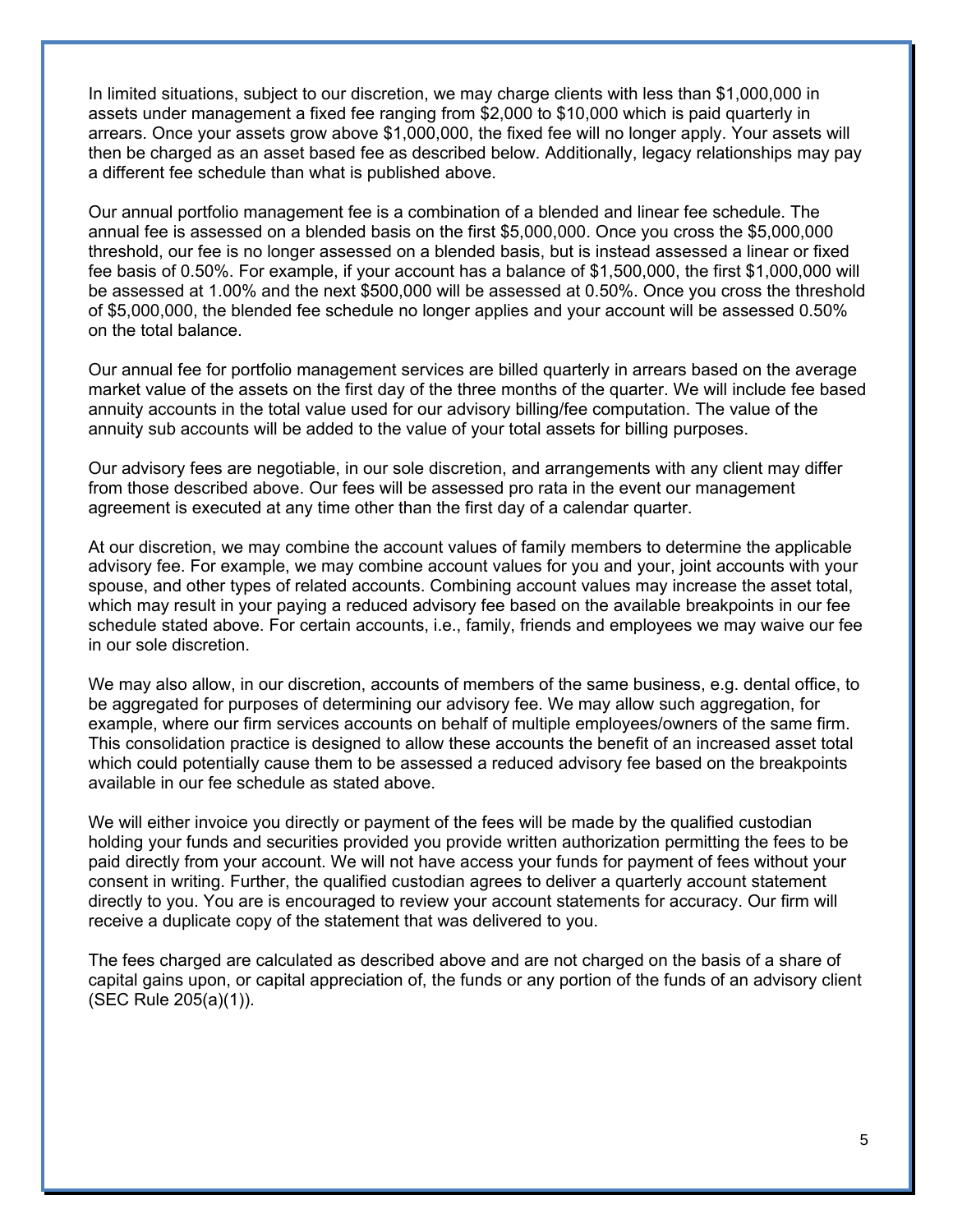You may terminate the portfolio management agreement within five (5) business days of signing the agreement without penalty. Thereafter, either party may terminate the agreement at anytime upon written notice to the other. The management fee will be pro-rated for the quarter in which the cancellation notice was given and the fee is due and payable. Refunds are not applicable as management fees are payable in arrears.

### **Financial Planning and Consulting Services**

We provide stand alone financial planning and consulting services for a yearly fixed fee ranging from \$2,000 - \$10,000. Such services include, but are not limited to: assisting you to determine short and long term investment goals, ascertaining your risk tolerance and analyzing your financial situation regarding taxation, insurance and investment allocations. We also assist you with communications with other advisors and administrative assistance with paperwork for employee benefits and other life needs. An Associated Person of our firm will work with you to develop an individualized financial plan. We will review your financial plan with you upon delivery of the plan and thereafter upon your request.

Financial planning and consulting fees are proportional to the complexity of your individual circumstances. Our fee will be assessed pursuant to a pre-arranged fixed fee where such fee is negotiated with you in advance of services rendered. For ongoing financial planning services, we will charge the fee quarterly in arrears. For example, a fixed fee agreement of \$2,000 per year is billed \$500 per a quarter in arrears. For one-off financial planning and consulting services, the advisory fees are due and payable upon completion of the contracted services. In no event will we require you pay us a fee of more than \$1,200 six or months in advance.

You may terminate the advisory agreement within five (5) business days of signing the agreement without penalty. Thereafter, either party may terminate the agreement at anytime upon written notice to the other. You will be responsible for a prorated fee based on services performed prior to termination of the advisory agreement.

### **Types of Investments**

We primarily recommend investments in fee based variable annuities, individual stocks, mutual funds and exchange traded funds, with the goal of a dividend stream that increases over time; however, we may advise you on any type of investment that we deem appropriate, including fee-based variable annuities, based on your stated goals and objectives. We may also provide advice on any type of investment held in your portfolio at the inception of our advisory relationship.

You may request that we refrain from investing in particular securities or certain types of securities. You must provide these restrictions to our firm in writing.

### **Rollover Recommendations**

Effective December 20, 2021 (or such later date as the US Department of Labor ("DOL") Field Assistance Bulletin 2018-02 ceases to be in effect), for purposes of complying with the DOL's Prohibited Transaction Exemption 2020-02 ("PTE 2020-02") where applicable, we are providing the following acknowledgment to you. When we provide investment advice to you regarding your retirement plan account or individual retirement account, we are fiduciaries within the meaning of Title I of the Employee Retirement Income Security Act and/or the Internal Revenue Code, as applicable, which are laws governing retirement accounts. The way we make money creates some conflicts with your interests, so we operate under a special rule that requires us to act in your best interest and not put our interest ahead of yours. Under this special rule's provisions, we must:

- Meet a professional standard of care when making investment recommendations (give prudent advice);
- Never put our financial interests ahead of yours when making recommendations (give loyal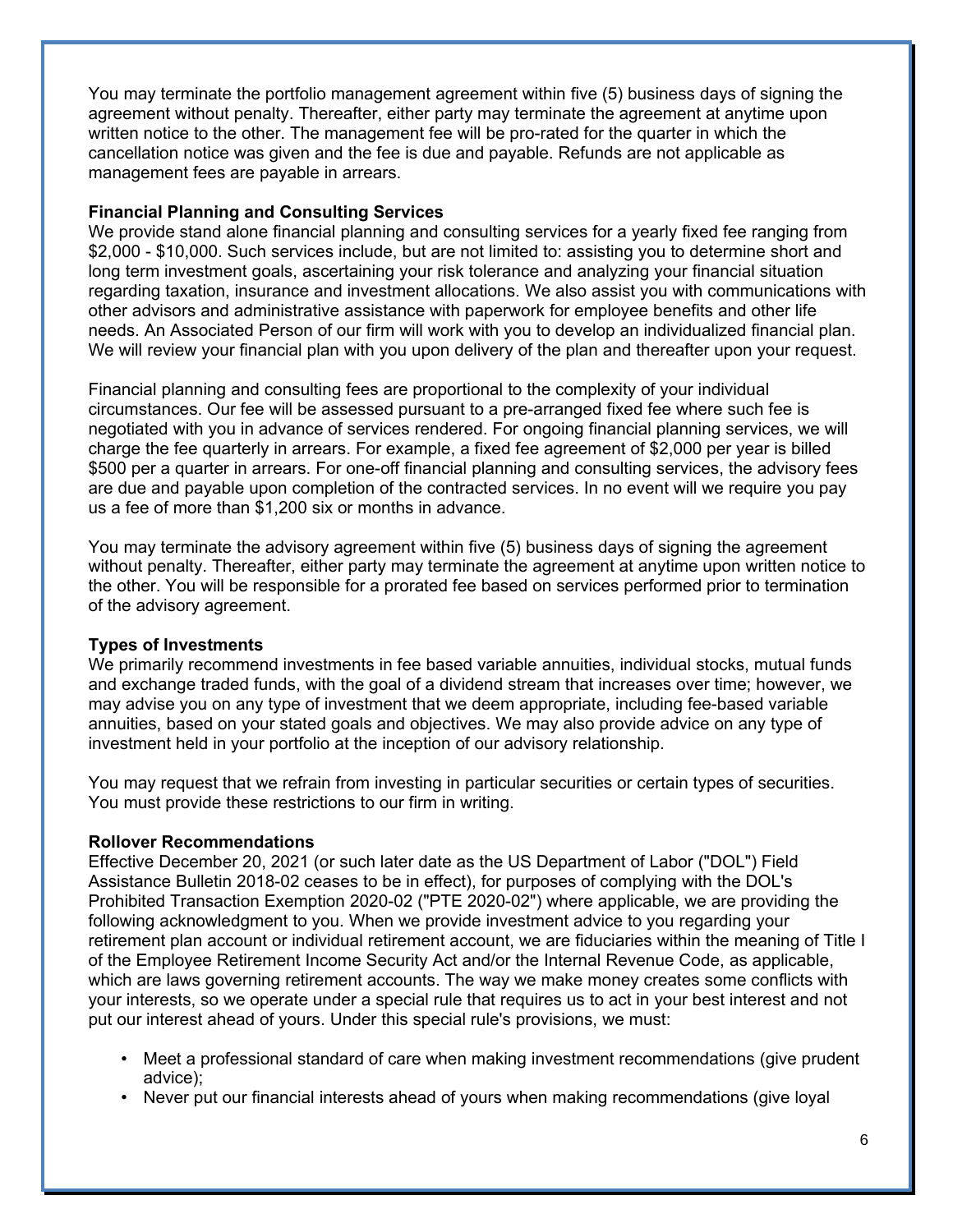advice);

- Avoid misleading statements about conflicts of interest, fees, and investments;
- Follow policies and procedures designed to ensure that we give advice that is in your best interest;
- Charge no more than is reasonable for our services; and
- Give you basic information about conflicts of interest.

We benefit financially from the rollover of your assets from an ERISA account to an account that we manage or provide investment advice, because the assets increase our assets under management and our advisory fees. As a fiduciary, we only recommend a rollover when we believe it is in your best interest.

### **Assets Under Management**

As of December 31, 2021, we provide continuous management services for \$336,871,318 in client assets managed on a discretionary basis. We also manage \$16,815,083 in client assets on a noncontinuous basis.

### **Item 5 Fees and Compensation**

### **Additional Fees and Expenses**

As part of our investment advisory services to you, we may invest, or recommend that you invest, in mutual funds and exchange traded funds. The fees that you pay to our firm for investment advisory services are separate and distinct from the fees and expenses charged by mutual funds or exchange traded funds (described in each fund's prospectus) to their shareholders. These fees will generally include a management fee and other fund expenses. You will also incur transaction charges and/or brokerage fees when purchasing or selling securities. These charges and fees are typically imposed by the broker-dealer or custodian through whom your account transactions are executed. We do not share in any portion of the brokerage fees/transaction charges imposed by the broker-dealer or custodian. To fully understand the total cost you will incur, you should review all the fees charged by mutual funds, exchange traded funds, our firm, and others. For information on our brokerage practices, please refer to the *Brokerage Practices* section of this Disclosure Brochure.

Any material conflicts of interest between you and our firm, or our employees are disclosed in this Disclosure Brochure. If at any time, additional material conflicts of interest develop, we will provide you with written notification of the material conflicts of interest or an updated Disclosure Brochure.

## **Item 6 Performance-Based Fees and Side-By-Side Management**

We do not accept performance-based fees or participate in side-by-side management.

### **Item 7 Types of Clients**

We offer investment advisory services to individuals, pension and profit sharing plans, trusts, estates, charitable organizations, corporations, and other business entities.

In general, we target a minimum of \$1,000,000 to open and maintain an advisory account. At our discretion, and when it allows us to meet client needs and our fiduciary duty, we will accept accounts for less than \$1,000,000.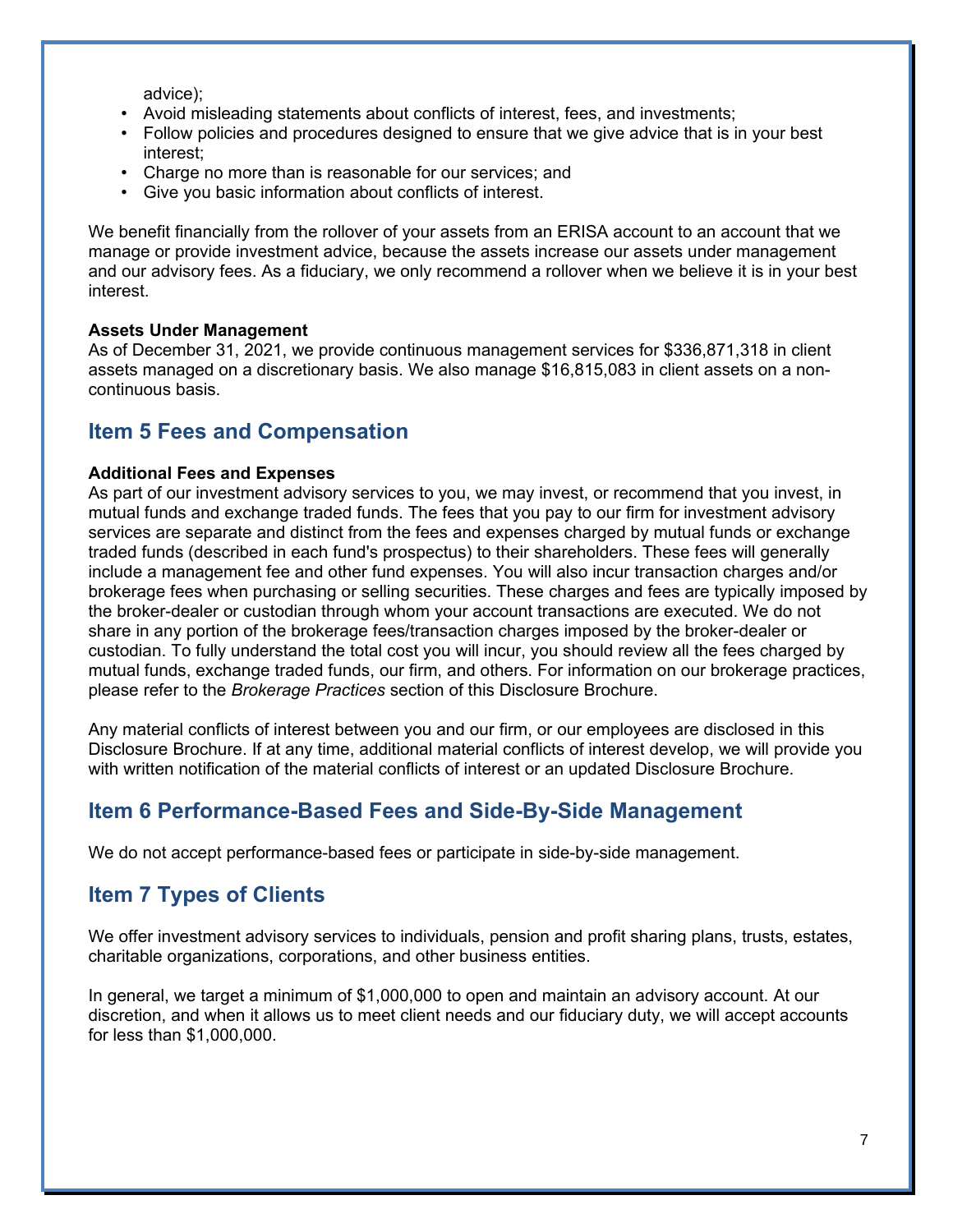For example, we may accept an account less than our target size if you appear to have significant potential for increasing your assets under our management within five (5) years of becoming a client. We may also combine account values for you and your minor children, joint accounts with your spouse, and other types of related accounts to meet the stated minimum.

## **Item 8 Methods of Analysis, Investment Strategies and Risk of Loss**

#### **Our Methods of Analysis and Investment Strategies**

We use one or more of the following methods of analysis or investment strategies when providing investment advice to you:

- Technical Analysis involves studying past price patterns and trends in the financial markets to predict the direction of both the overall market and specific stocks.
- Long-Term Purchases securities purchased with the expectation that the value of those securities will grow over a relatively long period of time, generally greater than one year.

Our investment strategies and advice may vary depending upon each client's specific financial situation. As such, we determine investments and allocations based upon your predefined objectives, risk tolerance, time horizon, financial horizon, financial information, liquidity needs, and other various suitability factors. Your restrictions and guidelines may affect the composition of your portfolio.

Technical Analysis - The risk of market timing based on technical analysis is that charts may not accurately predict future price movements. Current prices of securities may reflect all information known about the security and day to day changes in market prices of securities may follow random patterns and may not be predictable with any reliable degree of accuracy.

Long-Term Purchases - The risk of using a long-term purchase strategy generally assumes the financial markets will go up in the long-term which may not be the case. There is also the risk that the segment of the market that you are invested in or perhaps just your particular investment will go down over time even if the overall financial markets advance. Purchasing investments long-term may create an opportunity cost - "locking-up" assets that may be better utilized in the short-term in other investments.

### **Tax Considerations**

Our strategies and investments may have unique and significant tax implications. However, unless we specifically agree otherwise, and in writing, tax efficiency is not our primary consideration in the management of your assets. Regardless of your account size or any other factors, we strongly recommend that you consult with a tax professional regarding the investing of your assets.

Custodians and broker-dealers must report the cost basis of equities acquired in client accounts. We may utilize HCFO (high cost-first out) as the accounting method for calculating the cost basis of your investments. You are responsible for contacting your tax advisor to determine if this accounting method is the right choice for you. If your tax advisor believes another accounting method is more advantageous, please provide written notice to our firm immediately and we will alert your account custodian of your individually selected accounting method. Please note that decisions about cost basis accounting methods will need to be made before trades settle, as the cost basis method cannot be changed after settlement.

### **Risk of Loss**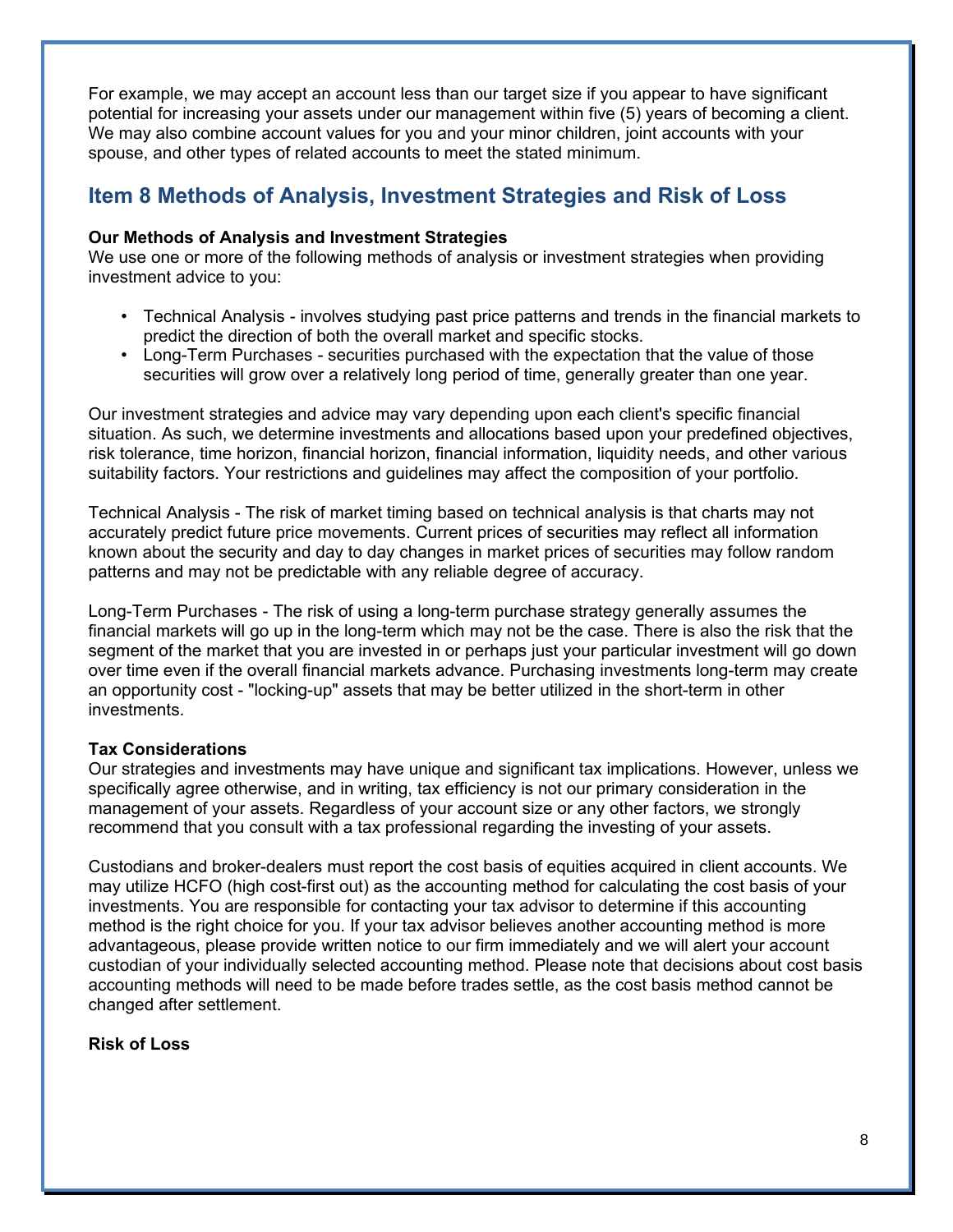Investing in securities involves risk of loss that you should be prepared to bear. We do not represent or guarantee that our services or methods of analysis can or will predict future results, successfully identify market tops or bottoms, or insulate clients from losses due to market corrections or declines. We cannot offer any guarantees or promises that your financial goals and objectives will be met. Past performance is in no way an indication of future performance.

#### **Recommendation of Particular Types of Securities**

We primarily recommend investments in fee based variable annuities, individual stocks, mutual funds and exchange traded funds, with the goal of a dividend stream that increases over time. However, we may advise on other types of investments as appropriate for you since each client has different needs and different tolerance for risk.

Variable Annuities: Variable annuities and certain other accounts are invested in various mutual funds or exchange traded funds using plans we have developed. Each type of security has its own unique set of risks associated with it and it would not be possible to list here all of the specific risks of every type of investment. Even within the same type of investment, risks can vary widely. However, in very general terms, the higher the anticipated return of an investment, the higher the risk of loss associated with the investment.

Stocks: There are numerous ways of measuring the risk of equity securities (also known simply as "equities" or "stock"). In very broad terms, the value of a stock depends on the financial health of the company issuing it. However, stock prices can be affected by many other factors including, but not limited to: the class of stock (for example, preferred or common); the health of the market sector of the issuing company; and, the overall health of the economy. In general, larger, better established companies ("large cap") tend to be safer than smaller start-up companies ("small cap") are but the mere size of an issuer is not, by itself, an indicator of the safety of the investment.

Mutual Funds and Exchange Traded Funds: Mutual funds and exchange traded funds ("ETF") are professionally managed collective investment systems that pool money from many investors and invest in stocks, bonds, short-term money market instruments, other mutual funds, other securities, or any combination thereof. The fund will have a manager that trades the fund's investments in accordance with the fund's investment objective. While mutual funds and ETFs generally provide diversification, risks can be significantly increased if the fund is concentrated in a particular sector of the market, primarily invests in small cap or speculative companies, uses leverage (i.e., borrows money) to a significant degree, or concentrates in a particular type of security (i.e., equities) rather than balancing the fund with different types of securities. ETFs differ from mutual funds since they can be bought and sold throughout the day like stock and their price can fluctuate throughout the day. The returns on mutual funds and ETFs can be reduced by the costs to manage the funds. Also, while some mutual funds are "no load" and charge no fee to buy into, or sell out of, the fund, other types of mutual funds do charge such fees which can also reduce returns. Mutual funds can also be "closed end" or "open end". So-called "open end" mutual funds continue to allow in new investors indefinitely whereas "closed end" funds have a fixed number of shares to sell which can limit their availability to new investors.

ETFs may have tracking error risks. For example, the ETF investment adviser may not be able to cause the ETF's performance to match that of its underlying index or other benchmark, which may negatively affect the ETF's performance. In addition, for leveraged and inverse ETFs that seek to track the performance of their Underlying Indices or benchmarks on a daily basis, mathematical compounding may prevent the ETF from correlating with performance of its benchmark. In addition, an ETF may not have investment exposure to all of the securities included in its underlying index, or its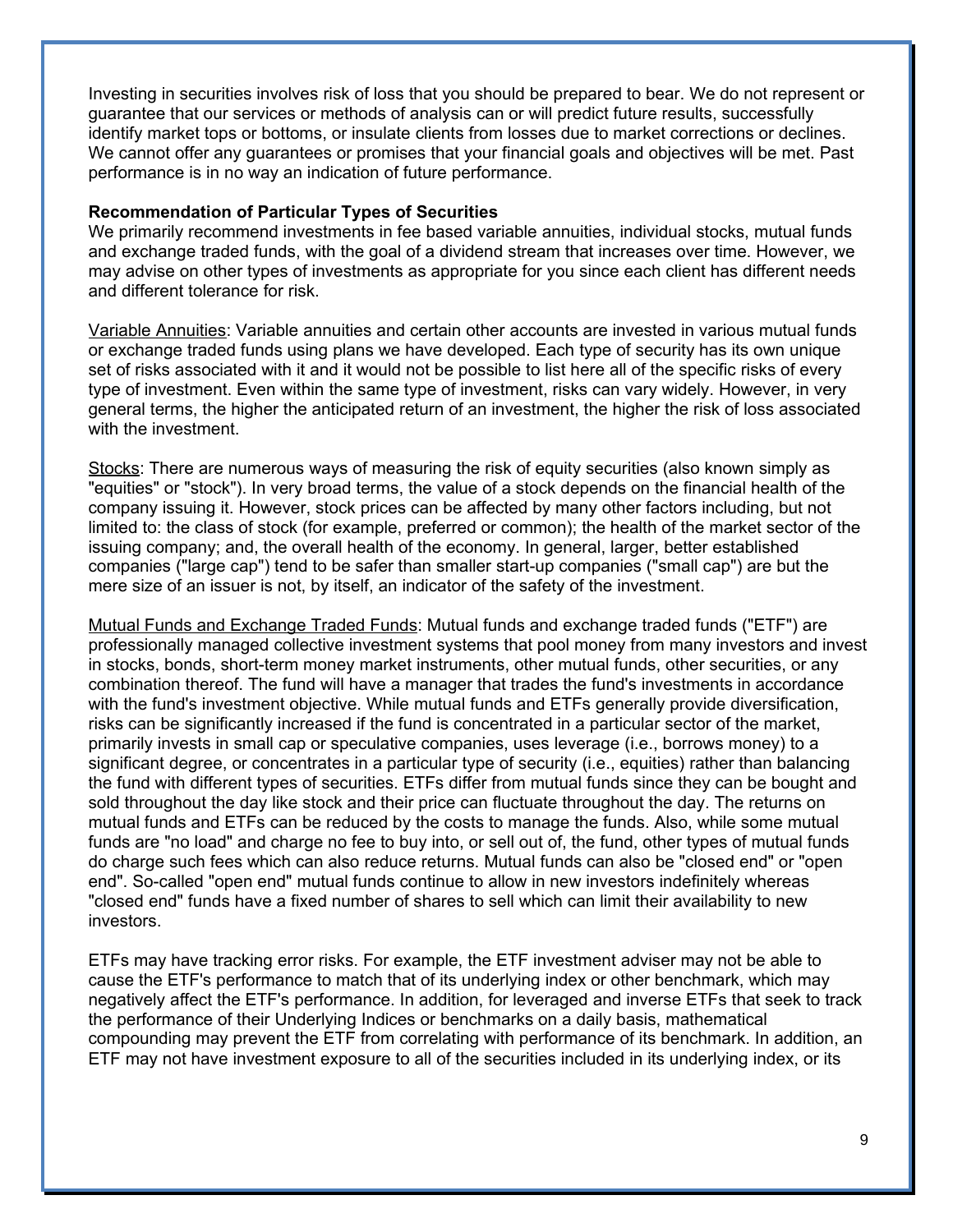weighting of investment exposure to such securities may vary from that of the underlying index. Some ETFs may invest in securities or financial instruments that are not included in the underlying index, but which are expected to yield similar performance.

### **Item 9 Disciplinary Information**

Keystone Financial Planning Inc. has been registered and providing investment advisory services since 1986. Neither our firm nor any of our associated persons has any reportable disciplinary information.

## **Item 10 Other Financial Industry Activities and Affiliations**

In addition to providing investment advice, our firm also offers a tax preparation service. It is expected that advisory clients may also be clients for whom tax preparation services are provided. However, we emphasizes that no advisory clients are obligated to use our firm in this separate capacity. We are compensated separately for such services, and approximately 10 percent of our billable hours are derived from tax preparation.

### **Item 11 Code of Ethics, Participation or Interest in Client Transactions and Personal Trading**

#### **Description of Our Code of Ethics**

We strive to comply with applicable laws and regulations governing our practices. Therefore, our Code of Ethics includes guidelines for professional standards of conduct for our Associated Persons. Our goal is to protect your interests at all times and to demonstrate our commitment to our fiduciary duties of honesty, good faith, and fair dealing with you. All of our Associated Persons are expected to adhere strictly to these guidelines. Persons associated with our firm are also required to report any violations of our Code of Ethics. Additionally, we maintain and enforce written policies reasonably designed to prevent the misuse or dissemination of material, non-public information about you or your account holdings by persons associated with our firm.

Our Code of Ethics is available to you upon request. You may obtain a copy of our Code of Ethics by contacting us at 440.234.6323.

#### **Participation or Interest in Client Transactions**

Neither our firm nor any of our Associated Persons has any material financial interest in client transactions beyond the provision of investment advisory services as disclosed in this Brochure.

#### **Personal Trading Practices**

Our firm or persons associated with our firm may buy or sell the same securities that we recommend to you or securities in which you are already invested. A conflict of interest exists in such cases because we have the ability to trade ahead of you and potentially receive more favorable prices than you will receive. To mitigate this conflict of interest, it is our policy that neither our Associated Persons nor we shall have priority over your account in the purchase or sale of securities.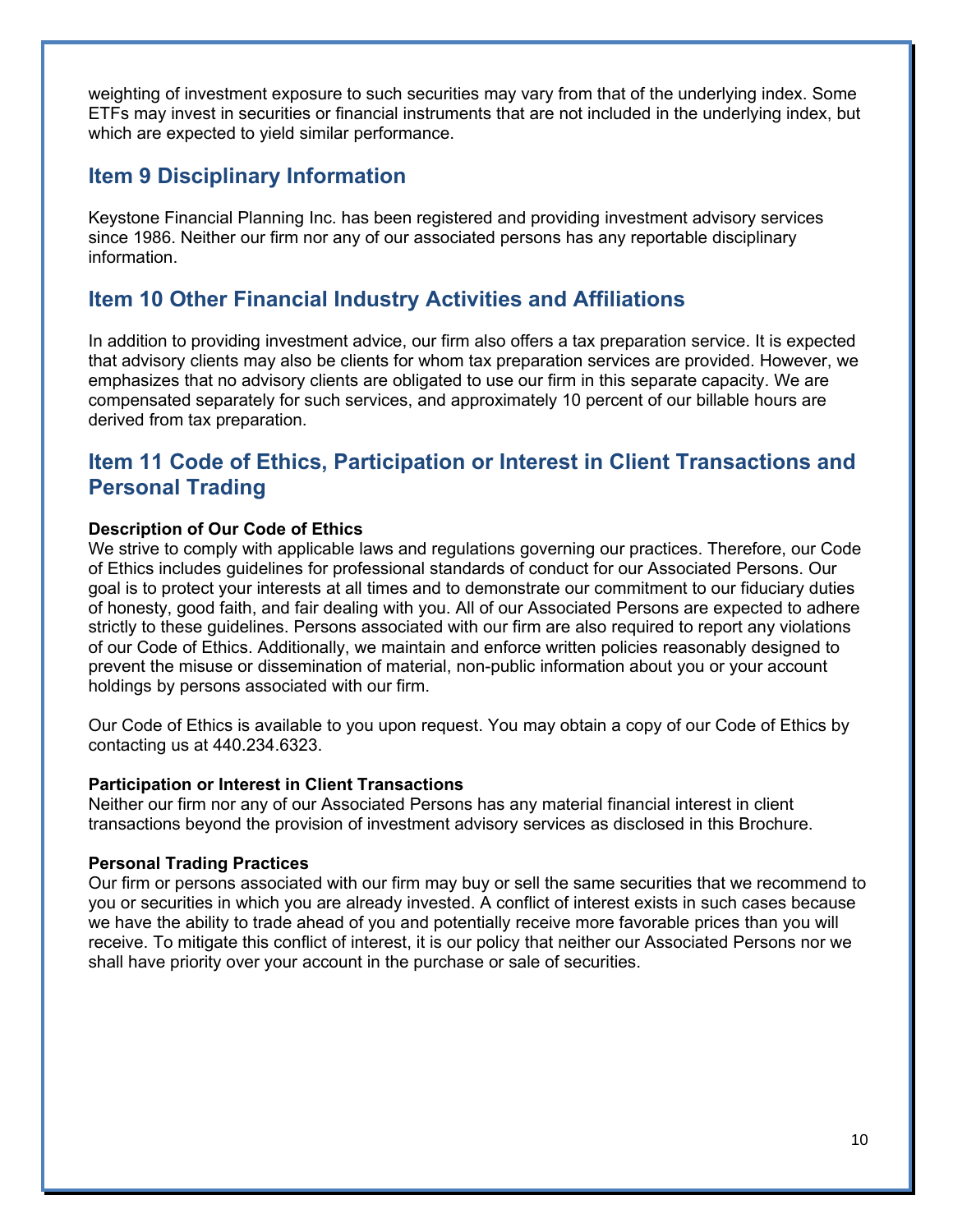## **Item 12 Brokerage Practices**

We recommend the brokerage and custodial services of TD Ameritrade, Inc. ("TD Ameritrade") and Jefferson National Securities Corporation, (whether one or more "Custodian"). Your assets must be maintained in an account at a "qualified custodian," generally a broker-dealer or bank. In recognition of the value of the services the Custodian provides, you may pay higher commissions and/or trading costs than those that may be available elsewhere.

Such recommendations will take into account a number of factors, some of which may include the quality of execution, the level of service provided, the custodian's financial stability, record keeping and reporting capabilities, and the cost of services provided by the custodian to our clients, which includes the yield on cash sweep choices, commissions, custody fees and other fees or expenses, among others. We seek to recommend a custodian/broker that will hold your assets and execute transactions on terms that are, overall, the most favorable compared to other available providers and their services. However, it may be the case that the recommended broker charges a higher fee for a particular type of service, such as commission rates, than can be obtained from another broker. Clients may utilize the broker/dealer of their choice and have no obligation to purchase or sell securities through such broker as the firm recommends.

#### **Research and Other Soft Dollar Benefits**

We do not have any soft dollar arrangements.

#### **Economic Benefits**

As a registered investment adviser, we have access to the institutional platform of your account custodian. As such, we will also have access to research products and services from your account custodian and/or other brokerage firm. These products may include financial publications, information about particular companies and industries, research software, and other products or services that provide lawful and appropriate assistance to our firm in the performance of our investment decisionmaking responsibilities. Such research products and services are provided to all investment advisers that utilize the institutional services platforms of these firms, and are not considered to be paid for with soft dollars. However, you should be aware that the commissions charged by a particular broker for a particular transaction or set of transactions may be greater than the amounts another broker who did not provide research services or products might charge.

We participate in the TD Ameritrade Institutional program. TD Ameritrade Institutional is a division of TD Ameritrade. TD A meritrade offers to independent investment advisors services which include custody of securities, trade execution, clearance and settlement of transactions. Our firm receives some benefits from TD Amertirade through its participation in the program and will recommend TD Ameritrade to clients. There is no direct link between our participation in the program and the investment advice we offer our clients, although we receive economic benefits through our participation in the program that are typically not available to TD Ameritrade retail investors. These benefits include the following products and services (provided without cost or at a discount): receipt of duplicate Client statements and confirmations; research related products and tools; consulting services; access to a trading desk serving our firm and our Associated Persons; access to aggregated trading (which provides the ability to aggregate securities transactions for execution and then allocate the appropriate shares to Client accounts); the ability to have advisory fees deducted directly from Client accounts; access to an electronic communications network for Client order entry and account information; access to mutual funds with no transaction fees and to certain institutional money managers; and discounts on compliance, marketing, research, technology, and practice management products or services provided to our firm by third party vendors. TD Ameritrade may also have paid for business consulting and professional services received by our related persons**,** [and may also pay or reimburse expenses (including travel, lodging, meals [and entertainment] expenses) for our personnel to attend conferences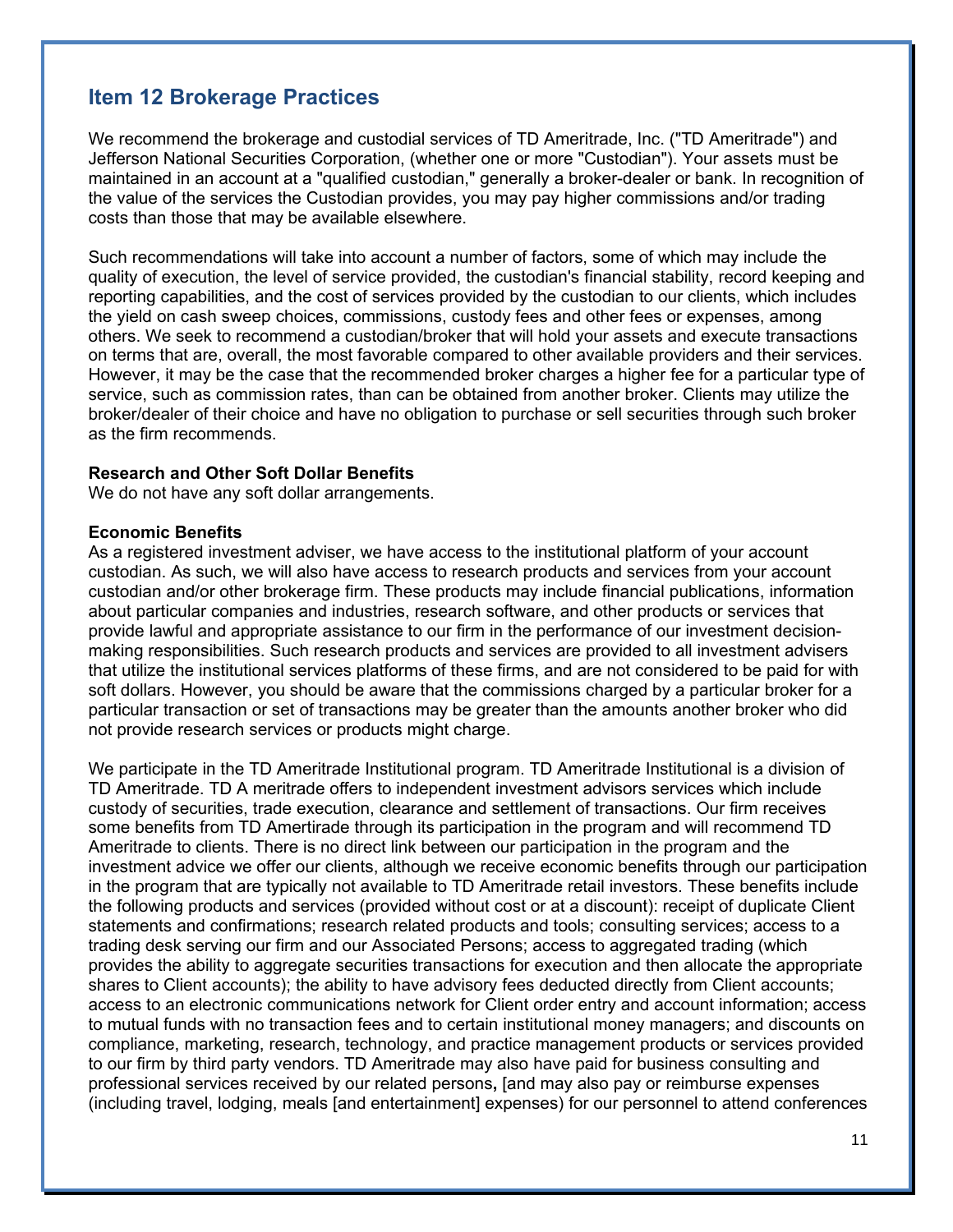or meetings relating to the program or to TD Ameritrade's advisor custody and brokerage services generally.]. Some of the products and services made available by TD Ameritrade through the program will benefit our firm but may not benefit our Client accounts. These products or services often assists us in managing and administering Client accounts, including accounts not maintained at TD Ameritrade. Other services made available by TD Ameritrade are intended to help us manage and further develop our business enterprise. The benefits received by our firm or our Associated Persons through participation in the program do not depend on the amount of brokerage transactions directed to TD Ameritrade. As part of our fiduciary duties to clients, we endeavor at all times to put the interests of our clients first. Clients should be aware, however, that the receipt of economic benefits by our firm and/or our Associated Persons in and of itself creates a potential conflict of interest and will indirectly influence our firm's choice of TD Ameritrade for custody and brokerage services.

#### **Brokerage for Client Referrals**

We do not receive client referrals from broker-dealers in exchange for cash or other compensation, such as brokerage services or research.

#### **Directed Brokerage**

We generally recommend that you direct our firm to execute transactions through TD Ameritrade. As such, we may be unable to achieve the most favorable execution of your transactions and you may pay higher brokerage commissions than you might otherwise pay through another broker-dealer that offers the same types of services. Not all advisers require their clients to direct brokerage.

#### **Aggregated Trades**

We do not combine multiple orders for shares of the same securities purchased for advisory accounts we manage (the practice of combining multiple orders for shares of the same securities is commonly referred to as "aggregated trading"). However, we generally use limit orders for all trades. However, you may pay different prices for the same securities transactions than other clients pay depending on market conditions. Furthermore, we may not be able to buy and sell the same quantities of securities for you and you may pay higher commissions, fees, and/or transaction costs than other clients.

#### **Mutual Fund Share Classes**

Mutual funds are sold with different share classes, which carry different cost structures. Each available share class is described in the mutual fund's prospectus. When we purchase, or recommend the purchase of, mutual funds for a client, we select the share class that is deemed to be in the client's best interest, taking into consideration cost, tax implications, and other factors. When the fund is available for purchase at net asset value, we will purchase, or recommend the purchase of, the fund at net asset value. We also review the mutual funds held in accounts that come under our management to determine whether a more beneficial share class is available, considering cost, tax implications, and the impact of contingent deferred sales charges.

### **Item 13 Review of Accounts**

Mr. Sechler, President of our firm will monitor your account(s) on a daily basis and will conduct account reviews at least annually to ensure the advisory services provided to you and that the portfolio mix is consistent with your stated investment needs and objectives. Additional reviews may be conducted based on various circumstances, including, but not limited to:

- contributions and withdrawals,
- year-end tax planning,
- market moving events,
- security specific events, and/or,
- changes in your risk/return objectives.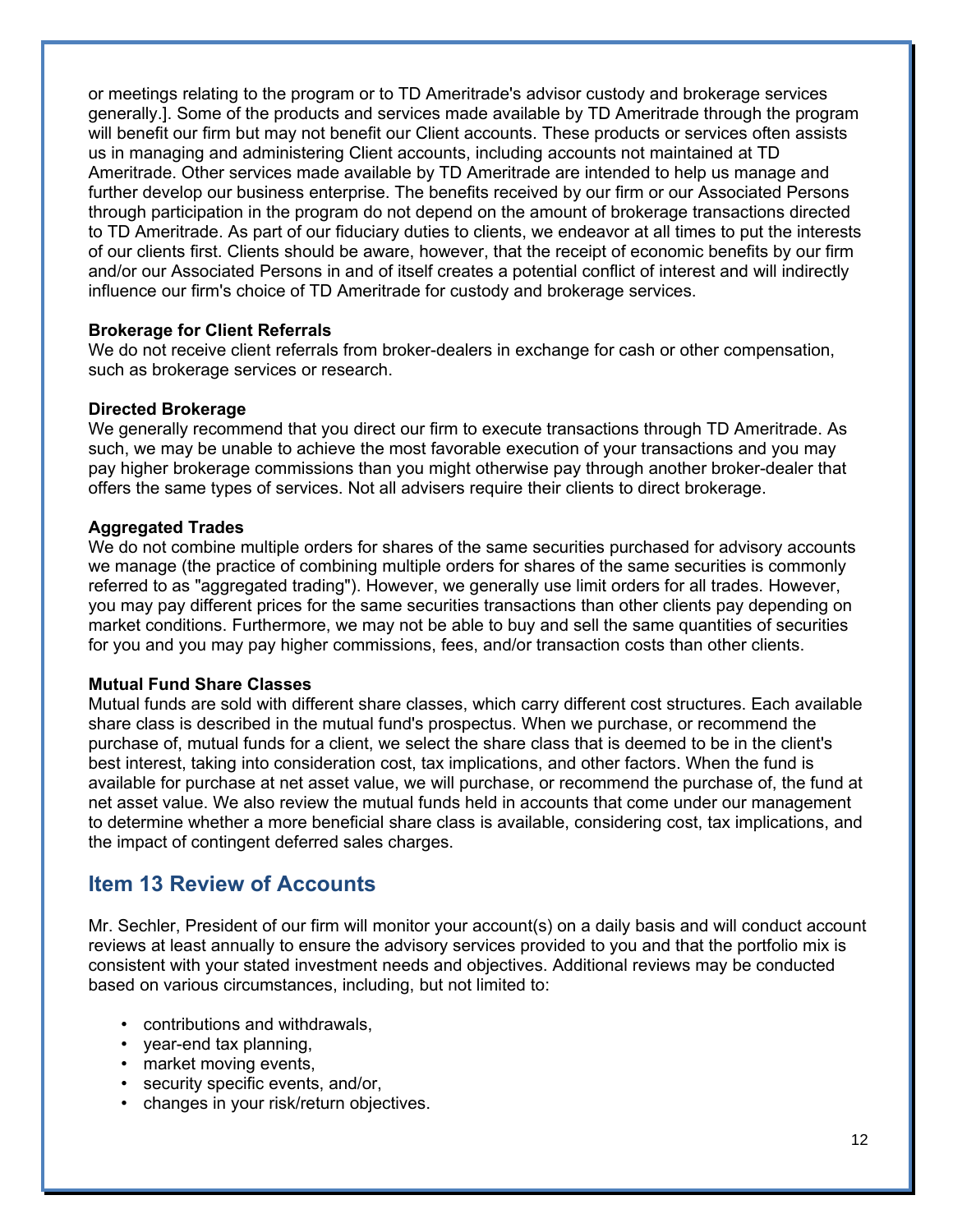Stocks are bought and sold when they become over or under valued based on buy/sell prices computed for each stock. Mutual funds are bought and sold when the market becomes overvalued or undervalued based on buy/sell valuations computed for the overall market and based on specific calendar periods. Clients will receive quarterly updates showing the performance of their account. Additionally, you will receive monthly or quarterly account statements from the custodian holding your funds and/or securities.

## **Item 14 Client Referrals and Other Compensation**

We do not receive any compensation from any third party in connection with providing investment advice to you nor do we compensate any individual or firm for client referrals.

Please refer to the *Brokerage Practices* section above for disclosures on research and other benefits we may receive resulting from our relationship with your account custodian.

### **Item 15 Custody**

Your independent custodian will directly debit your account(s) for the payment of our advisory fees. This ability to deduct our advisory fees from your accounts causes our firm to exercise limited custody over your funds or securities. We do not have physical custody of any of your funds and/or securities. Your funds and securities will be held with a bank, broker-dealer, or other independent, qualified custodian. You will receive account statements from the independent, qualified custodian(s) holding your funds and securities at least quarterly. The account statements from your custodian(s) will indicate the amount of our advisory fees deducted from your account(s) each billing period. You should carefully review account statements for accuracy. If you have a question regarding your account statement or if you did not receive a statement from your custodian, please contact Mr. Sechler, President at 440.234.6323.

### **Item 16 Investment Discretion**

Before we can buy or sell securities on your behalf, you must first sign our discretionary management agreement and the appropriate trading authorization forms.

You may grant our firm discretion over the selection and amount of securities to be purchased or sold for your account(s) without obtaining your consent or approval prior to each transaction. You may specify investment objectives, guidelines, and/or impose certain conditions or investment parameters for your account(s). For example, you may specify that the investment in any particular stock or industry should not exceed specified percentages of the value of the portfolio and/or restrictions or prohibitions of transactions in the securities of a specific industry or security. Please refer to the *Advisory Business* section in this Brochure for more information on our discretionary management services.

If you enter into non-discretionary arrangements with our firm, we will obtain your approval prior to the execution of any transactions for your account(s). You have an unrestricted right to decline to implement any advice provided by our firm on a non-discretionary basis.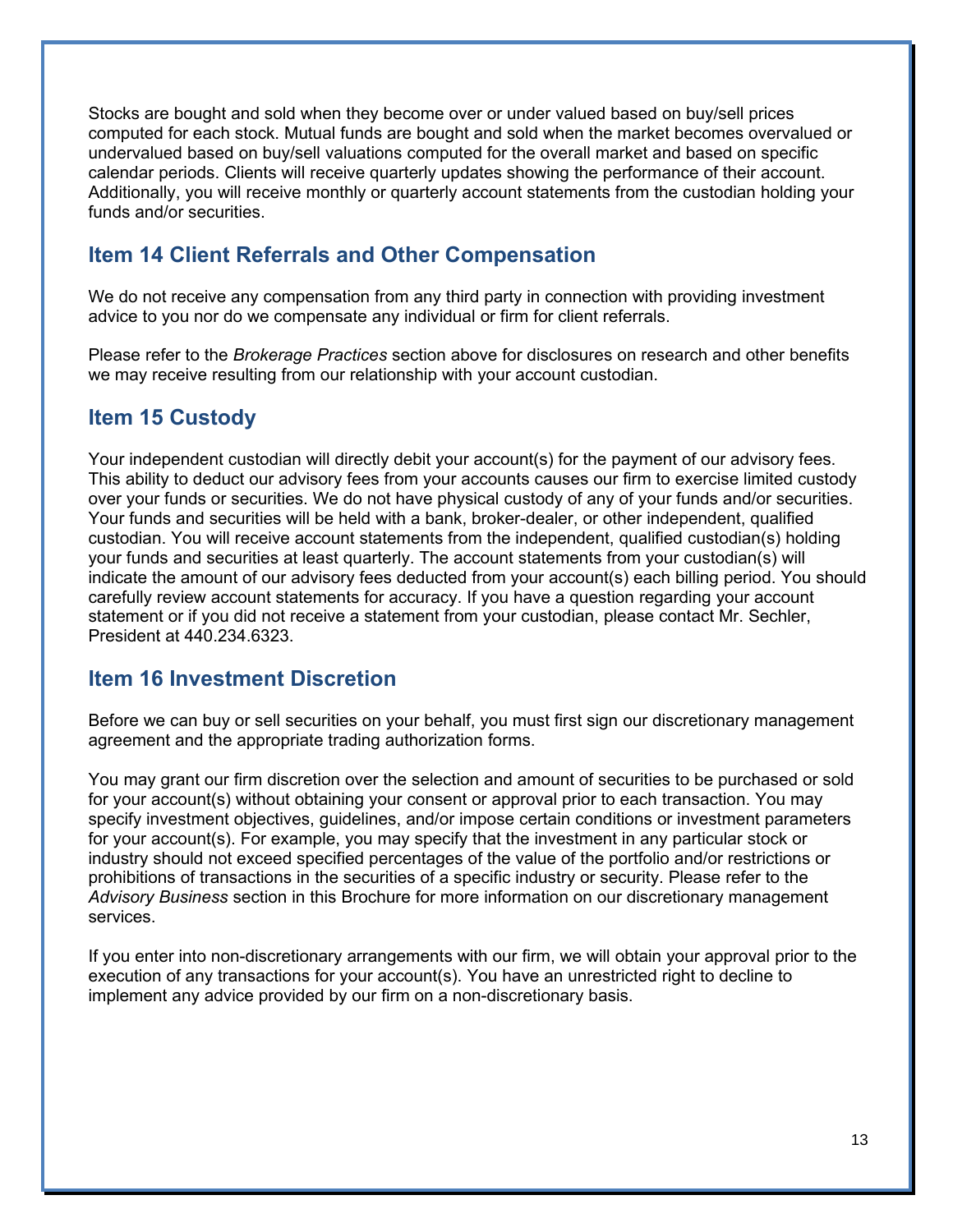# **Item 17 Voting Client Securities**

#### **Proxy Voting**

We will not vote proxies on behalf of your advisory accounts. At your request, we may offer you advice regarding corporate actions and the exercise of your proxy voting rights. If you own shares of applicable securities, you are responsible for exercising your right to vote as a shareholder.

In most cases, you will receive proxy materials directly from the account custodian. However, in the event we were to receive any written or electronic proxy materials, we would forward them directly to you by mail, unless you have authorized our firm to contact you by electronic mail, in which case, we would forward any electronic solicitations to vote proxies.

## **Item 18 Financial Information**

We have not filed a bankruptcy petition at any time in the past ten years. Additionally, we are not required to provide financial information to our clients because we do not:

- require the prepayment of more than \$1,200 in fees and six or more months in advance; or
- take custody of client funds or securities; or
- have a financial condition that is reasonably likely to impair our ability to meet our commitments to you.

## **Item 19 Requirements for State Registered Investment Advisers**

We are a federally registered investment adviser; therefore, we are not required to respond to this item.

## **Item 20 Additional Information**

#### **Your Privacy**

We view protecting your private information as a top priority. Pursuant to applicable privacy requirements, we have instituted policies and procedures to ensure that we keep your personal information private and secure.

We do not disclose any nonpublic personal information about you to any non-affiliated third parties, except as permitted by law. In the course of servicing your account, we may share some information with our service providers, such as transfer agents, custodians, broker-dealers, accountants, consultants, and attorneys.

We restrict internal access to nonpublic personal information about you to employees, who need that information in order to provide products or services to you. We maintain physical and procedural safeguards that comply with regulatory standards to guard your nonpublic personal information and to ensure our integrity and confidentiality. We will never sell information about you or your accounts to anyone. We do not share your information unless it is required to process a transaction, at your request, or required by law.

You will receive a copy of our privacy notice prior to or at the time you sign an advisory agreement with our firm. Thereafter, we will deliver a copy of the current privacy policy notice to you on an annual basis. Please contact us at 440.234.6323, if you have any questions regarding this policy.

### **Trade Errors**